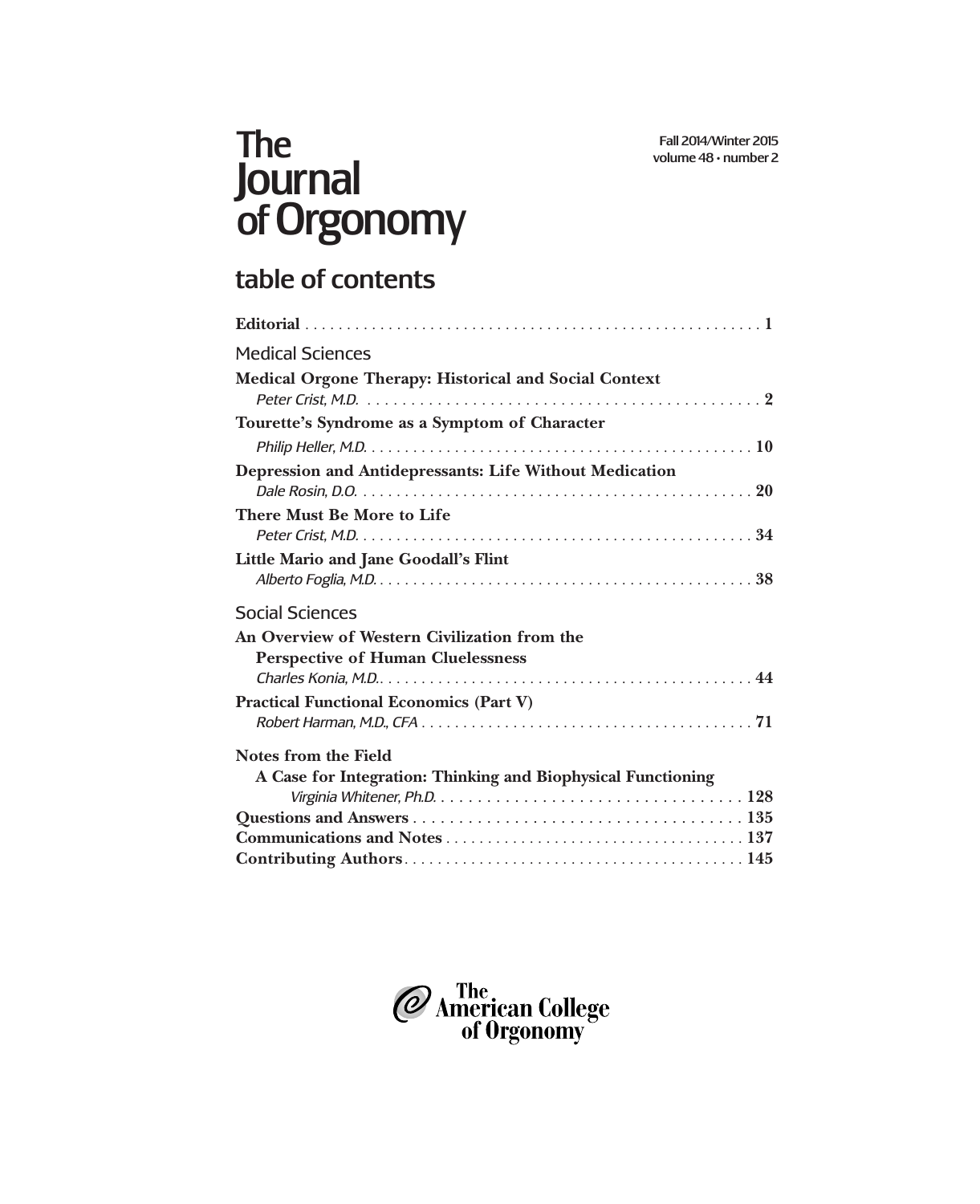### Depression and Antidepressants: Life Without Medication

#### *Dale Rosin, D.O.*

#### **Abstract**

*This article describes the case history of a woman who, for 25 years of her life, had been on antidepressant medication for treatment of depression despite multiple attempts through the years to discontinue them. The patient began medical orgone therapy specifically to try one last time to stop the medication. With treatment, as her characterological and muscular armor was dissolved, she was increasingly able to experience and express her long held-back emotions. She was then able to tolerate the gradual tapering of medication to the point where it was stopped completely.*

Sue, a 51-year-old woman, wanted to try, one last time, to discontinue her antidepressant medication. When she first presented for treatment, she matter-of-factly stated, "I want to get off this Effexor. I've been on it for 7 years and I feel like an automated robot: push the button, start and repeat the same cycle. I'm not feeling sad but I'm not feeling content or happy either. I have no sex drive and I can't have an orgasm."

Sue was a tall, muscular woman with an imposing bearing. She looked directly at me from behind her glasses with a subtly challenging air. Despite this, I could see an expression of sadness in her eyes. She was a psychiatric nurse and I could see her as an effective nurse manager. She came across as tough and in control. With an evident smirk, she described her life to me in efficient, curt bullet points of information. There was a profoundly stoic expression to her mouth, with lips pursed so tightly together that one could barely discern the vermillion border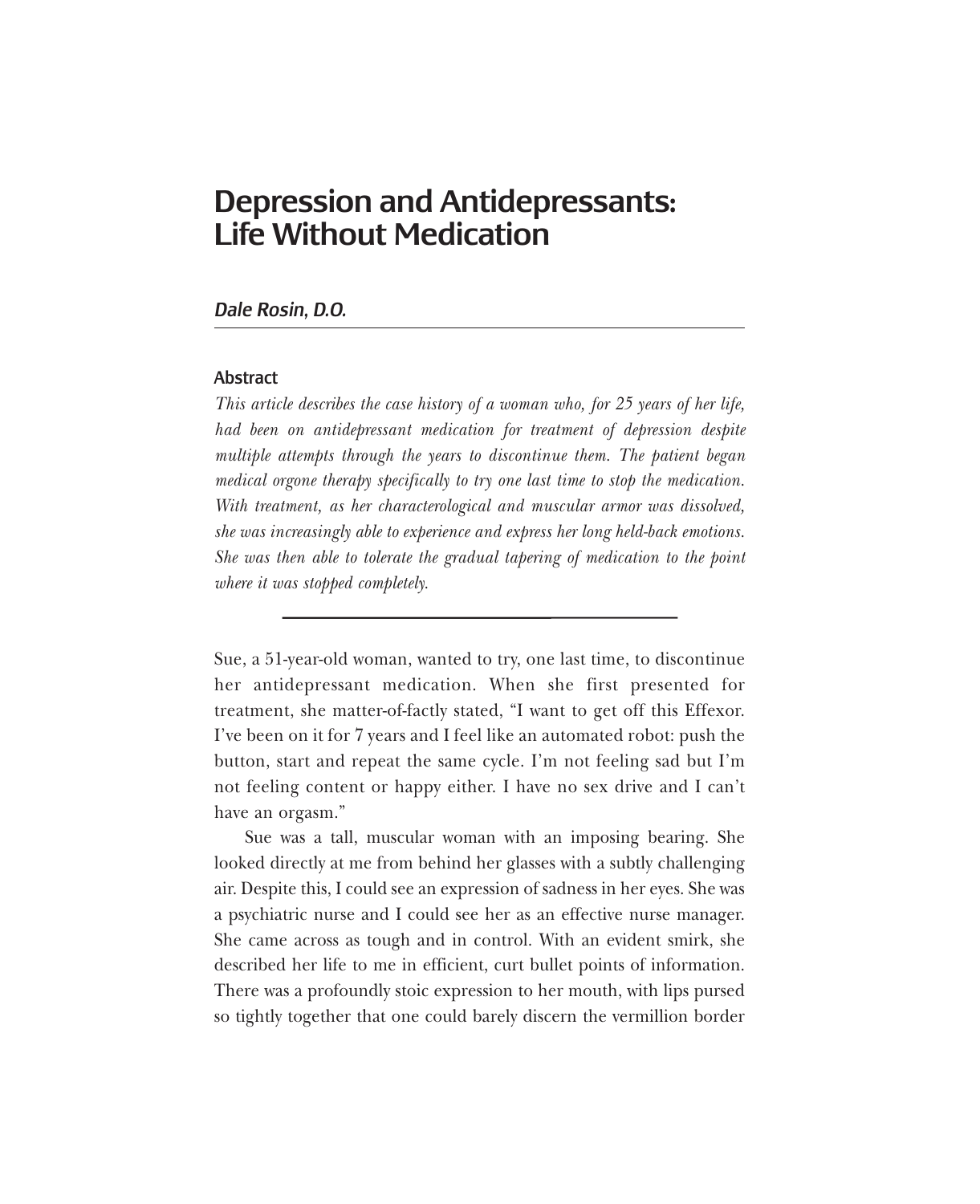of her lips. The sides of her mouth were pulled downward giving her face an appearance of disapproval and disappointment.

Feeling that commenting on how sad her eyes looked might be taken as criticism or simply be too emotionally intense for her, I lowered my voice and asked when she had last cried. For a moment the question seemed to surprise her. Then she told me, with little expression, that it had been years ago and that, in fact, she found herself now unable to cry. Sue said that she occasionally felt like crying "...but it wouldn't come out." She shrugged her shoulders as if to minimize what she was telling me, her lips pursing tighter.

I asked her to tell me the last time she got angry. "Oh, I don't get angry, I'm a New England WASP. We don't get angry," she said with her smirk, looking as if she were laughing it all off.

Rather blithely she told me how she'd gotten married at age 22 and divorced at 28. In the year before the divorce she had her first bout of depression. Finally, she wound up being hospitalized for two weeks. This was the first time she'd been placed on antidepressant medication.

She presented this information to me in a dispassionate manner, as if she were describing someone else. Despite her manner of talking, I had the impression that just telling me was a lot for her and I decided not to press her for more details in that first session.

I did say that in order to possibly discontinue her medication it was essential to start dealing with some of the emotional reasons that had made medication necessary in the first place. I further said that I would not be taking her off medication right away and that her therapy would require some time.

A slight look of irritation came over her face. "OK, you're the doctor. I haven't been able to do it myself so I guess I'll have to do it your way," she said. I gently told her I had the impression that she didn't like me having any control in the session. Smiling at me, as if she were laughing things off, she acknowledged that she always liked to be in control of all situations. "Well," I said sympathetically, "You know, you might have to give up some control here." "Yeah, I know. Sure," she said, with a jaunty smile.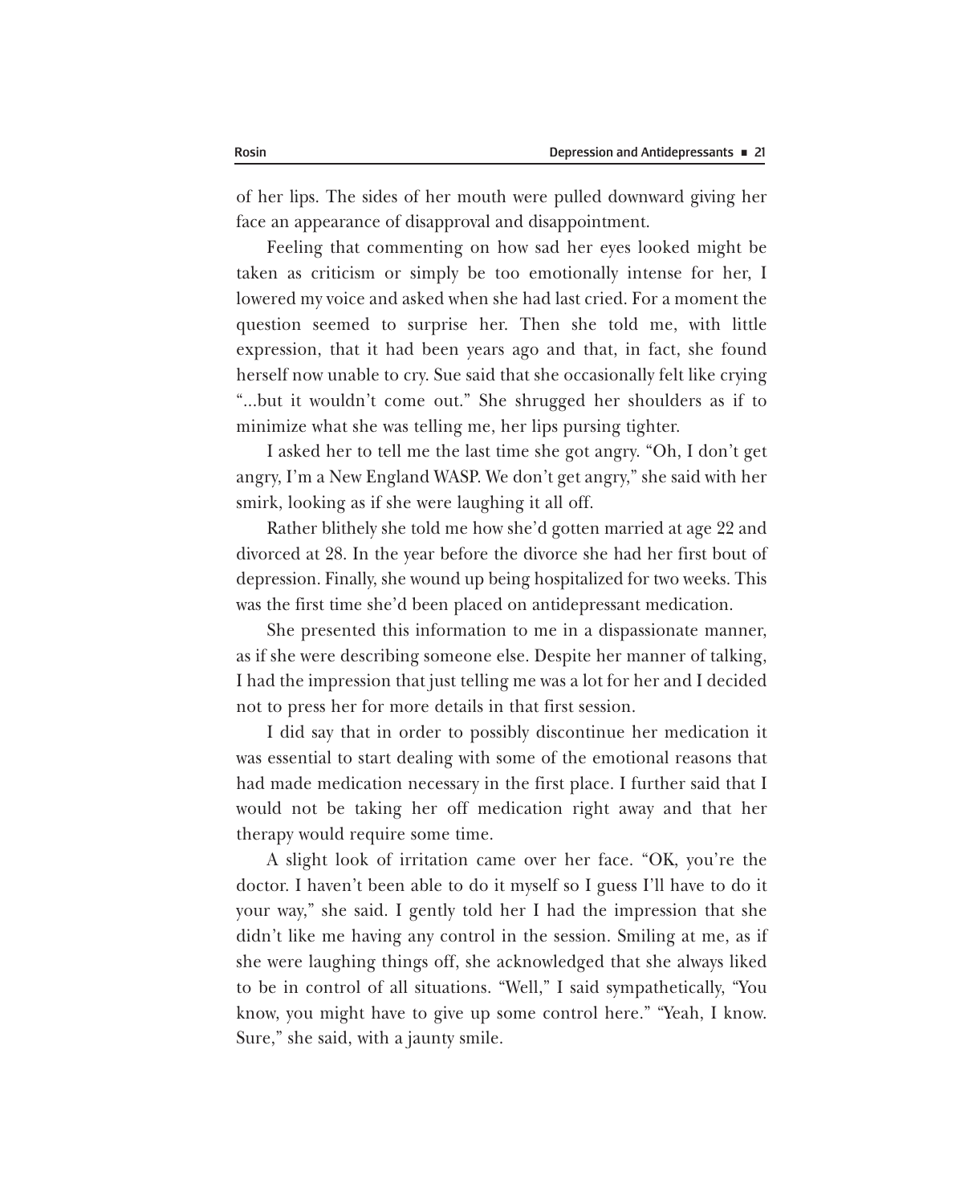Then, clearly taking control of the situation, Sue looked at her watch, got up and walked to the door with a bit of a swagger. "I'll see you next week," she said. But she didn't just leave. Rather, she paused slightly at the door, her hand on the knob. This moment only lasted a few seconds but at that moment she looked right at me. I could see she knew exactly what she was doing and that she knew I knew. In those few seconds, though not stated out loud, it felt as if a question, her question, hung in the air: "Look, Buster, this is really tough for me so are you going to pin me down or are you going to work with me?" Looking back at her with a slight reassuring smile and a small nod of my head, I told her that I would see her next week. She nodded her head, almost imperceptibly, opened the door and left.

Sue began the second session by walking into the treatment room and saying, as if we were friends or colleagues, "Hi, how are you?" She sat down, chatting about her job, her cats, her friends. After ten minutes I said quietly, "So, how come you always have to be in control?" She stopped talking for a moment, looked away and took a deep breath and exhaled. Then she told me that her ex-husband, Tony, used to wrestle with her which always ended up with him holding her down, refusing to let her up. He kept her pinned and she hated that. She told him she hated it and he said his brother used to do it to him all the time. And he kept doing it to her.

As she remembered this interaction with her ex-husband, Sue stopped talking again, looking deep in thought. I waited. She finally looked at me as if suddenly aware that I was in the room with her and told me, softly, that she really didn't trust men. She looked away again.

I nodded my head, accepting what she was telling me. I thought to myself that despite what she had just said she trusted me a great deal by just saying it. I asked, "Then tell me, please, how do you feel having a male therapist like me?" Sue looked up, smiled that smirk, looked me in the eye and said, "Oh, I'm not worried with you. You come highly recommended. Besides, I can protect myself. I could definitely beat the tar out of you if I had to." She smiled, looking cocky, as if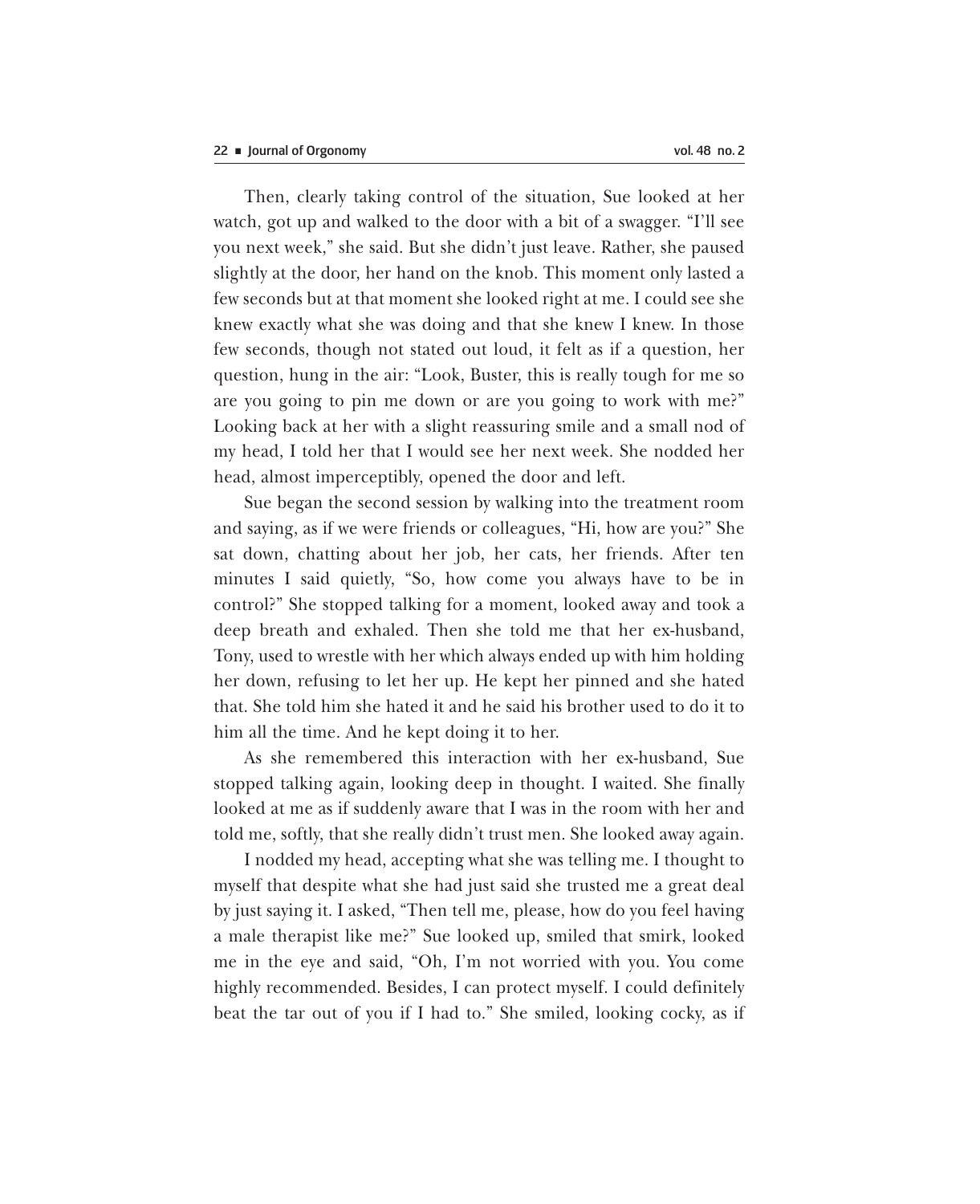she'd retaken the high ground. I smiled back at her and said, "Yes, I think you could." Sue said, "You bet I could."

I noted to myself how, at 5'8", she came across as much larger and imposing. I thought how she was rather like a cat whose fur stands up when it's scared or threatened. That said, I felt she had courageously put her "cards on the table'' and this small interaction allowed her to more freely share details of her life with me from that point on.

In the first two months of therapy Sue talked more about her family and childhood. She spoke with overt contempt for her father, describing him as a "wimp," whom she did not respect. On the other hand, Sue spoke admiringly and respectfully of her mother. She saw her as strong, unafraid and not ruled by emotions, as her father was apt to be.

Sometimes in sessions she talked about her mistrust of men and we'd both nod, smiling and remembering as she had stated before, "I could definitely beat the tar out of you." That she had said this to me and I hadn't challenged her became a point of connection for us in the therapy.

At the beginning of the third month of treatment, Sue began her session by telling me that she had a dream about Tony, her exhusband. She was astonished by this, noting that for many years she had very few thoughts of him. After saying this, shaking her head, she grimaced in her stoic, corners-of-the-mouth-turned-down way.

I asked her what she was feeling at the moment. "Oh, nothing really," she said blandly, again pursing her lips. I asked her if she was aware that she had grimaced with her mouth after she talked about Tony. She looked at me questioningly, cocking her head to the right. I showed her with my mouth what the grimace looked like.

"Oh, did I? I guess I did," she said. She appeared to shrug this off, raising her shoulders and then letting them fall. I watched as her eyes started to look sadder, perhaps even a little bit tearful. I asked if she knew that her eyes looked sad. "I don't feel sad," she said, grimacing again. "You just did it again," I told her softly.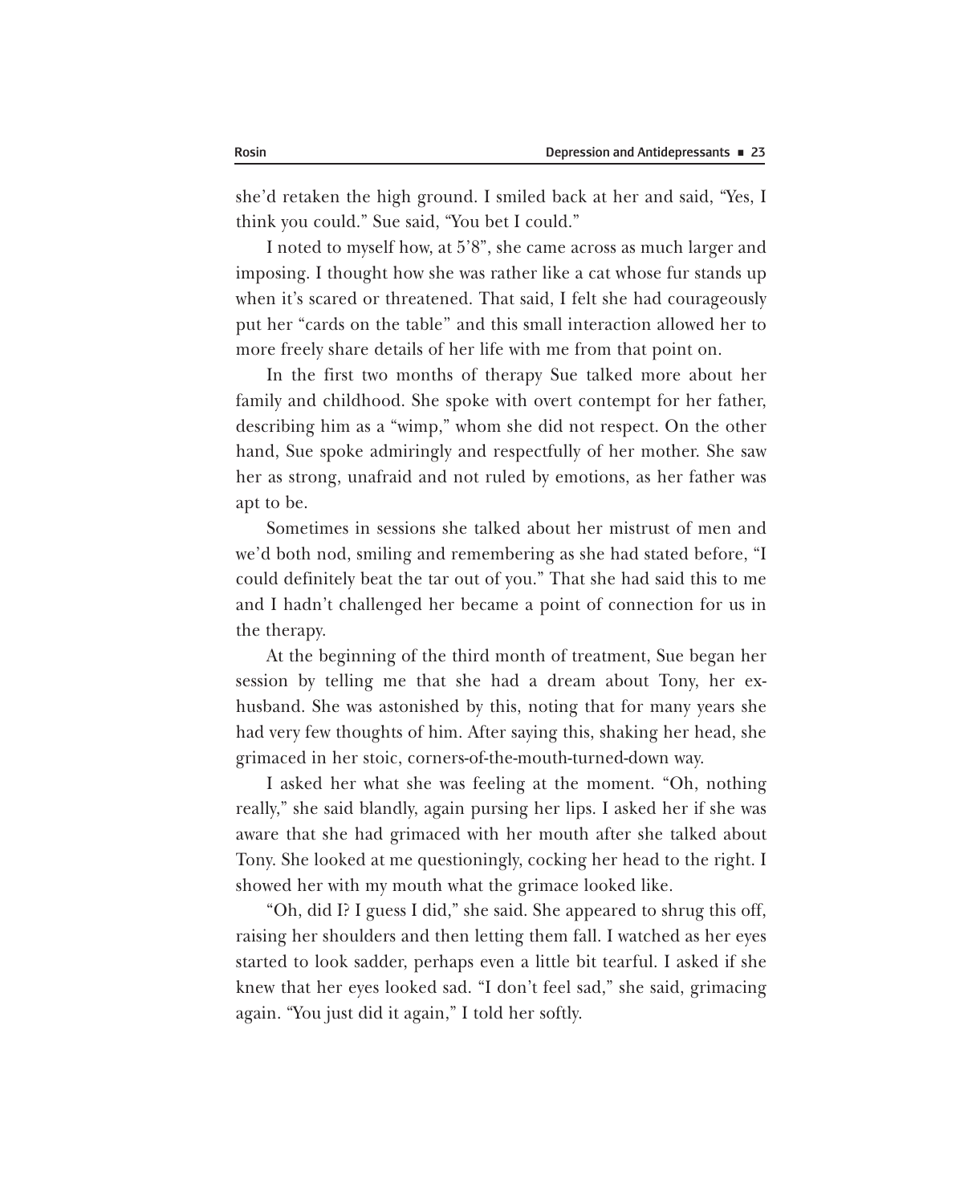Suddenly, perhaps for the first time, she was aware of this expression she made with her mouth. Looking away from me she grimaced and let it go, grimaced and let it go, over and over, trying it out with a new awareness. Then she turned back to me and said, "Interesting," and shrugged, grimacing again.

Following that session, to her surprise, she came in with more dreams about Tony. "In one of the dreams I was missing him. Can you believe that?" Again, I pointed out how she was grimacing and told her how sad she looked. She shrugged my comments off but without the usual energy. Seeing her masseter muscles flex on both sides of her jaw, I asked how her jaw felt. She moved it about a bit and agreed it was very tight. She said that, in fact, she ground her teeth at night and that the back of her neck was tight, too. As quickly as she admitted these things to me, it appeared that such openness was a bit threatening to her. She regained control of matters by sitting up straight and saying, "By the way, when are we going to lower my meds? It's been four months."

I asked her how long she'd been on this medication and she told me she had been taking it for seven years. "Well," I told her, "We'll get there... but not yet. You've started and stopped and started and stopped this medication and you've done this for years with many other antidepressants, too. Right?"

She agreed and remembered how she'd stop them and then the depression would start again with sleeplessness always the first sign. Looking sad she said, "It was awful. And I had to function. I was afraid of not functioning. So, I'd go back on."

"Okay, then," I told her, " Let's be clear, the goal here is not just to get you off the medication but to help you change emotionally so you can stay off it, come what may, for the rest of your life."

"For the rest of my life?" I nodded my head. Sue thought this over, nodding her head solemnly. Then, as she'd said once before at the beginning of her therapy, she smiled and said, "Okay, you're the doctor!" we both laughed with the unsaid acknowledgement between us of how she grudgingly let me be in charge of her treatment.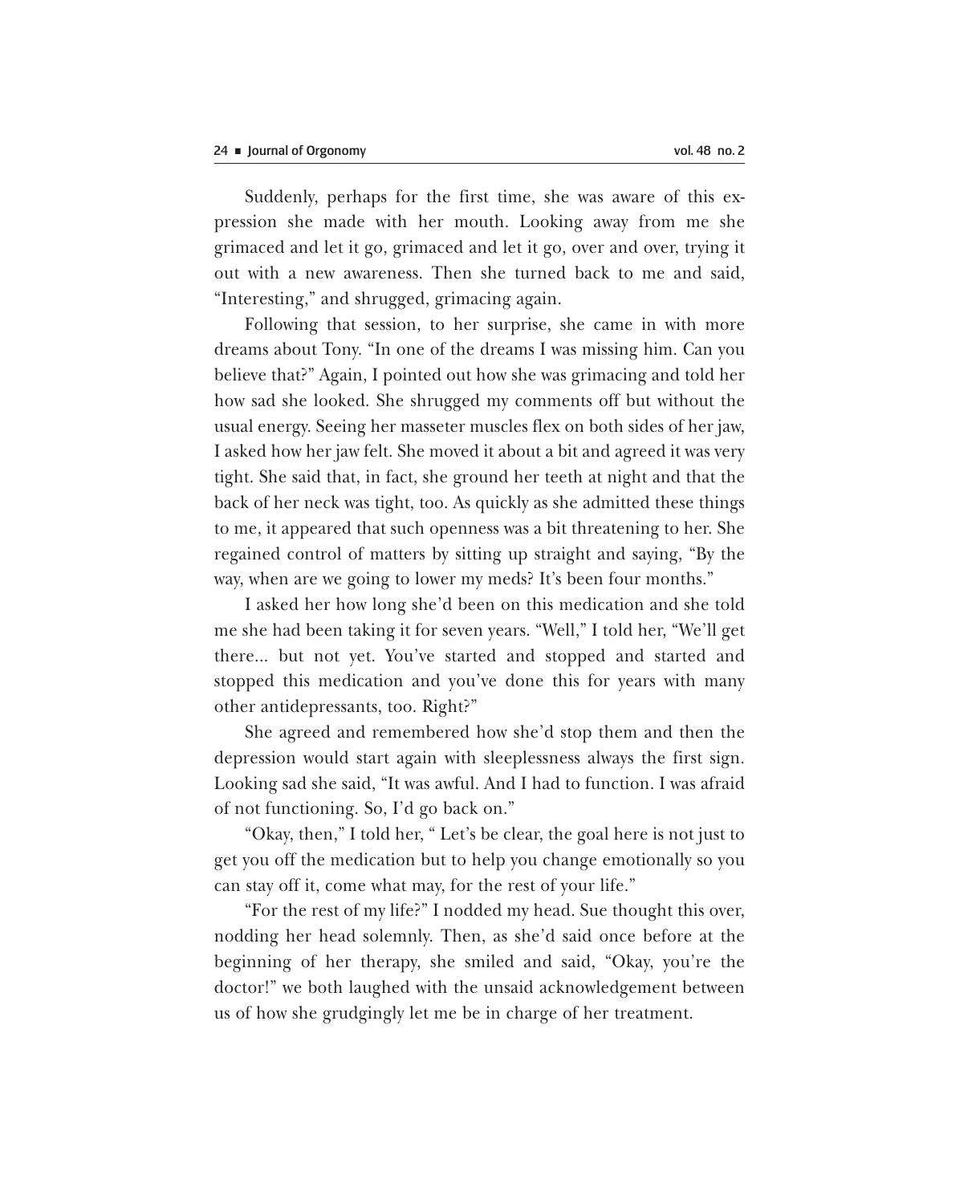At the start of the fifth month of therapy Sue again recounted a dream she had about Tony. As she did so, she told me how terribly hurt she was by the divorce. She immediately became aware of how her jaw and neck were tightening up just talking about it.

"What are you feeling?" I asked. "Maybe a little sad," she said. "Actually, I sort of feel like I'd like to sort of cry, maybe, but (the grimace) I can't."

I asked her if I could palpate the back of her neck and head and perhaps press a bit on her tight jaw muscles as it looked like there was emotion held there.

"Well," she said, "I remember you talking about this muscular armor stuff and it made sense so, yeah, go ahead.'' When Sue said this she sounded cavalier, albeit a bit anxious. I got up slowly, walked over to where she was sitting, placed one hand on her forehead and with the other began to gently press on the muscles at the back of her head and upper neck.

"Ouch!" and then the grimace. I told her to go ahead and let out a sound. She yelled, ''Ouch!" a little more as I gently worked on her tight muscles. I could see her eyes welling up with tears. I slowly sat down and looked at her, pausing. I could see her eyes filling with tears and said, "It's all right."

She started to cry, and then quickly stopped herself, with that grimace. Then she sucked in through her nose as if she had to pull any crying back. "I want to cry but I feel myself holding it back. I'm embarrassed." "It may be easier for you to give in to your crying more fully if you sit or lie on the couch," I replied.

Giving me a quick look that said, "Remember, I can beat you up," she got up from her chair, walked over to the couch and sat on it for a moment. She looked around, laid down on her stomach and began slowly, and then more fully, to cry and then to sob. Sue sobbed for, perhaps, three minutes. This was loud, deep sobbing, her shoulders heaving up and down as she gulped for air in between sobs. Then it stopped as quickly as it had begun. She lay on the couch breathing for some moments and then sat up, wiping the tears from her eyes.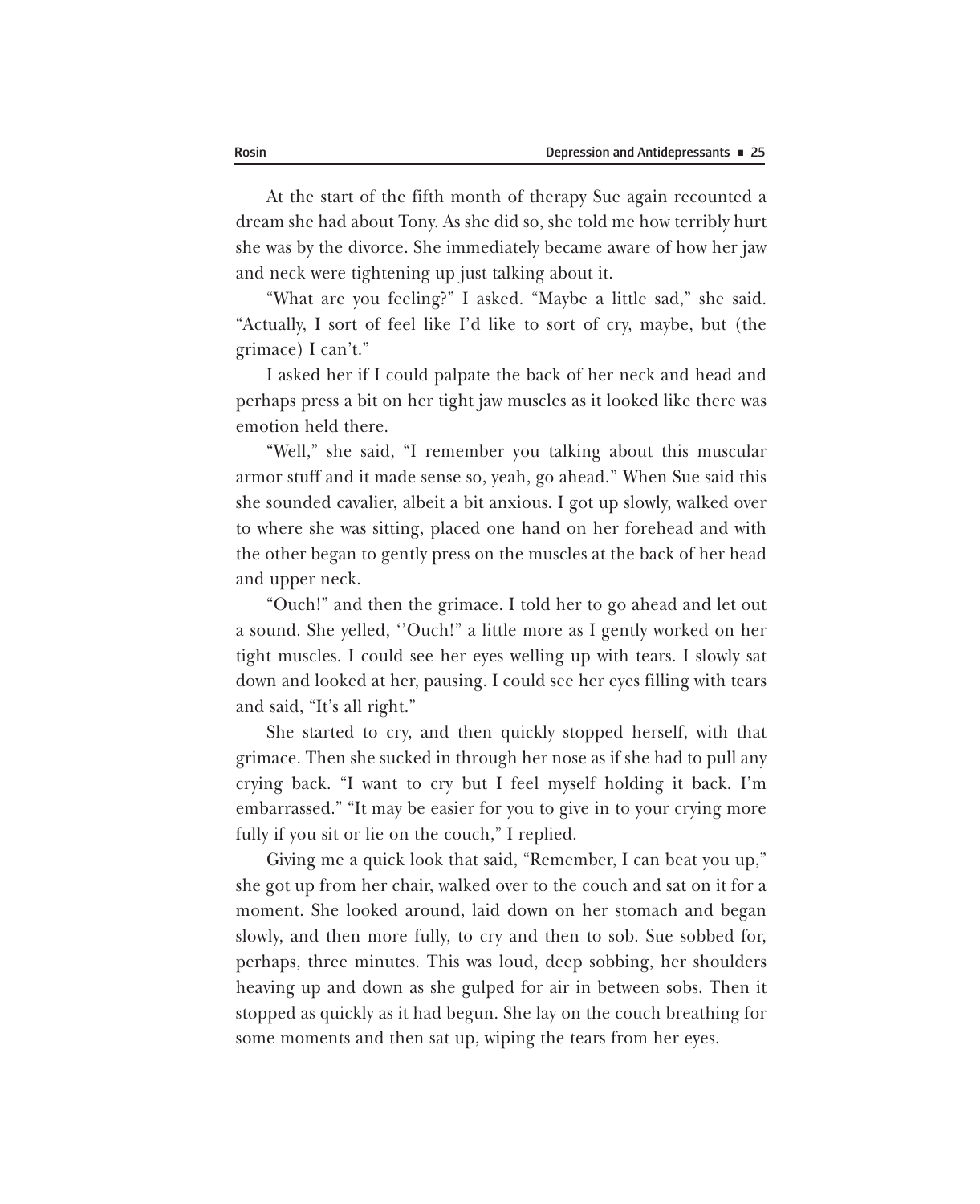I could see that her grimace, though still present, was less evident and her eyes looked softer and showed more sadness. Her respiration was less held. I asked what she felt.

"Oh, I guess relieved," she said. "I can't believe I cried." "Well, you needed to," I told her. I could see this was a startling new idea for Sue—that she actually might need to cry.

With each subsequent session Sue opened up further, telling me more about her life. Each session culminated with her laying down and crying, always giving her a feeling of relief. After several months of this, when her ability for this degree of emotional expression was established and integrated into her emotional functioning, we began lowering the medication, albeit very slowly.

With each session more memories and then crying came out. As this happened, she let me see still more of herself by going further into her history. She began to describe her mother in a different light. She said, "My mother did not tolerate any type of emotion from us. I remember crying about something and she said, 'If you want to cry, I'll give you something to cry about.' I went to my room, played my records and eventually I stopped crying. I don't remember crying again for several years, and when I did, I had learned to go to my room and cry, by myself, and never show my tears to anybody."

After a few more months of sessions with much crying and the medication being lowered even more, Sue told me, "My mother basically wanted us kids to be quiet, do the right thing, not get into any trouble and stay out of her way. She was not interested in us at all."

Sue also began to describe her father differently than she had initially. As she was able to feel more sadness and to cry it out she remembered him in another light. "He was the sweetest man I ever knew. I often felt angry at him for not being able to stand up to my mother and help us out at times, but I also knew he would have a price to pay if he ever did that."

It was good that she began to see her father more clearly because about two years into her therapy his health began to slowly deteriorate. She was able to be with him many times, taking care of him in various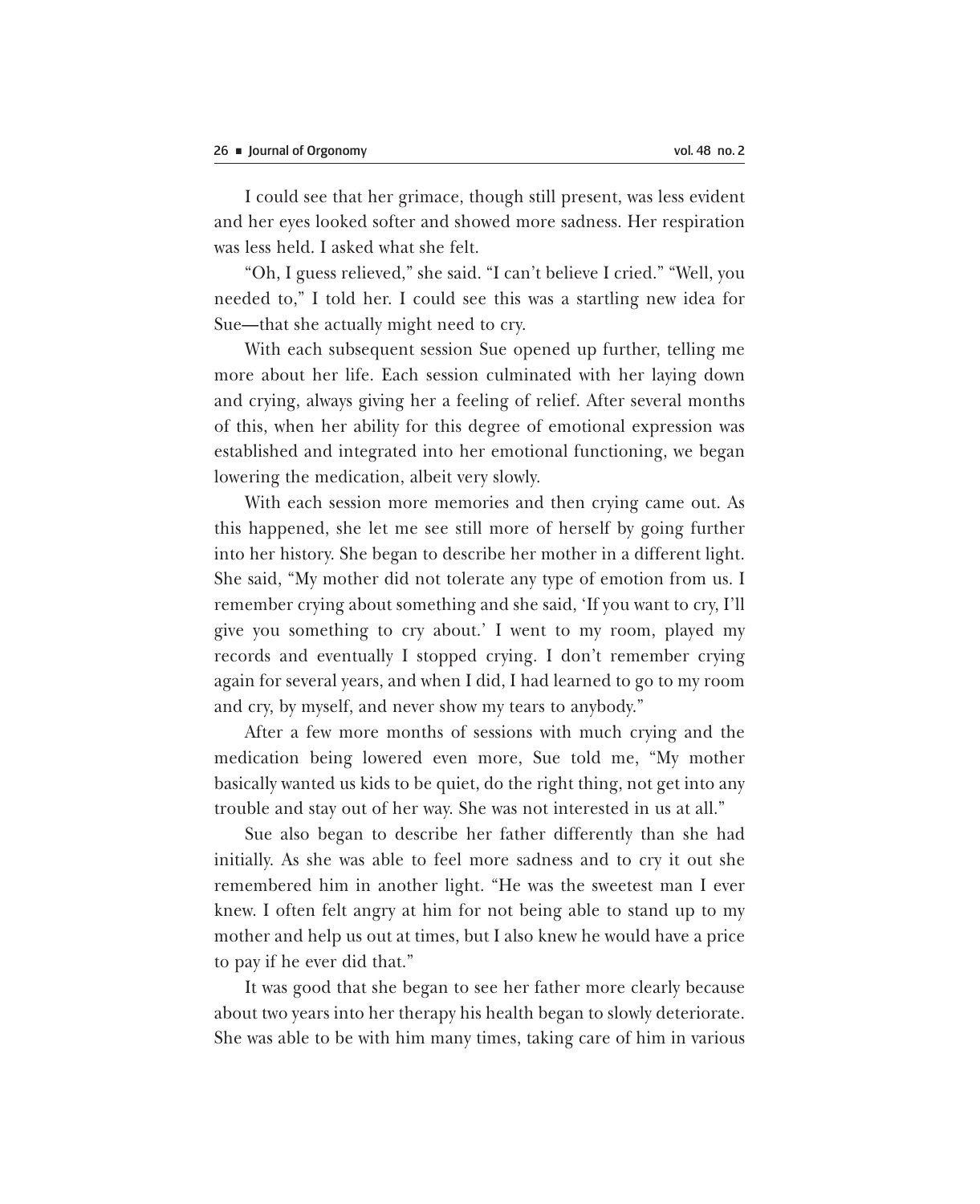ways, telling him, even as he became increasingly demented and debilitated, that she loved him.

After two and a half years of therapy Sue stopped the antidepressant medication completely. She told me that while she was not having any withdrawal symptoms, she was afraid of relapse, another hospitalization, and an inability to face life.

She reminded me of major losses that were coming soon: her father's death was imminent, one of her best friends was slowly dying of breast cancer and another was in the final stages of multiple sclerosis.

She also said, "I've been on this stuff for so long and now that I'm off it I am really afraid." I told her that as long as she was able to cry she'd make it through. She replied, "Yeah, but I'm becoming a wimp, all this crying." I asked, "You mean you're not so tough?'' "No," she said, tears welling up in her eyes. "I'm actually like a marshmallow inside." And she cried more fully than ever before.

Over the next year Sue weathered her father's death, her best friend's death, the death of a beloved cat, as well as losing a long-held job she loved. Despite her fears she did not become depressed again. She cried at home and she cried heavily in her therapy sessions, always getting much needed relief.

As she softened, that is, becoming what she called a "wimp," she realized that she avoided becoming genuinely close to others by always being "the strong one" and taking care of everyone. She began to look at all her relationships differently.

And she let me see still more of herself, recounting more of her childhood. She said, "There were no demonstrative emotions ever shown in our family. Nobody ever said they loved anybody. There were no hugs, no hand holding, no anything. When we went to our grandmother's house we were told very strictly to keep our hands behind our back and not to touch anything. We could look but not touch. 'Mustn't touch!' I always whispered under my breath as I put my arms behind my back, clenching my hands together." She described saying this even today when she catches herself doing the same thing, and bringing her arms out in front of her feels extremely alien. With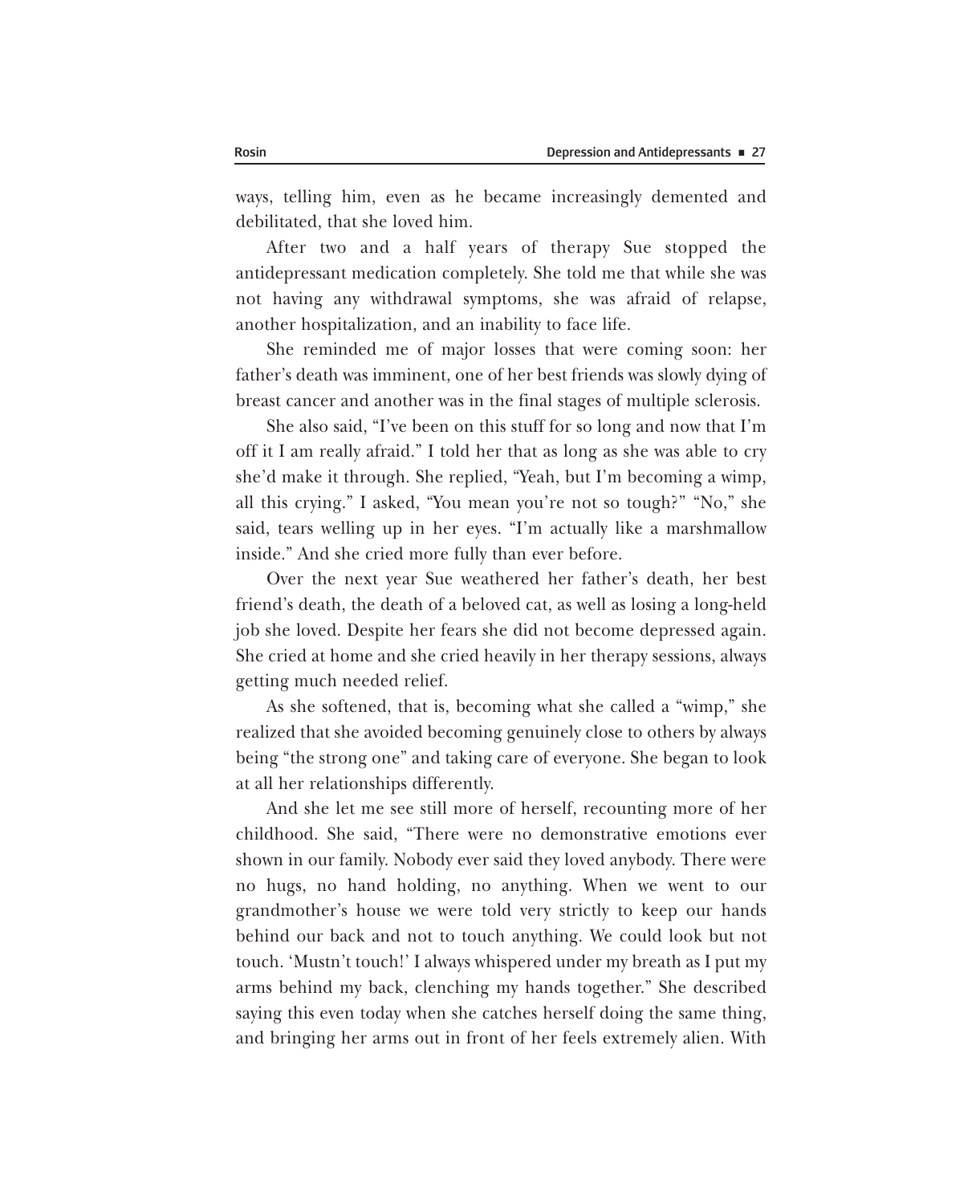evident sadness she said, "I have always felt I had to watch life from afar like this."

In medical orgone therapy, as armor is dissolved, the individual's held back emotions surface and are expressed in a lawful order, much like the layers of an onion. Throughout the five years of Sue's therapy, as various emotions surfaced, I remembered how she first told me, "Oh, I never get angry." Although I sometimes wondered, "When will her anger come out?" it was clear to me that she first needed to cry and cry and cry.

A month or so ago, she told me, "I had another dream about Tony and I was crying, but I was angry, too." This was a first. I waited. She lay down on the couch, just breathing for a few minutes. I could feel tension building in the room. Sue got up, matter-of-factly walked over to a baseball bat in the corner of the room, picked it up, walked with deliberation back to the couch, heaved the bat over her head and began beating the couch, screaming with rage, "You bastard! You bastard!"

She did this for a few minutes, although it seemed longer. When she finally tired she stopped, bat in midair, and turned and looked at me with an expression of amazement. Then she made a Cheshire cat, teeth-baring smile at me and raised the bat a little in my direction. She then put it down and smiled warmly. I smiled, too.

I knew that Tony was Sue's first love and that he'd broken her heart. However, I did not know how that fit in with the rest of her life. Now, after this explosion of rage in the session, I found out. The woman who had at first been reluctant to tell me much about herself now found her words pouring out.

She referred back to her emotionally bleak childhood, which she then contrasted with how Tony was with her when they met. He was demonstrative, warm and he liked her. He put his arms around her but, not knowing what to do with such an expression, she froze. She remembered now, astonished, that at fifteen years of age she had never been hugged before. Soon after, he told her that he loved her and she could only reply awkwardly, "No you don't."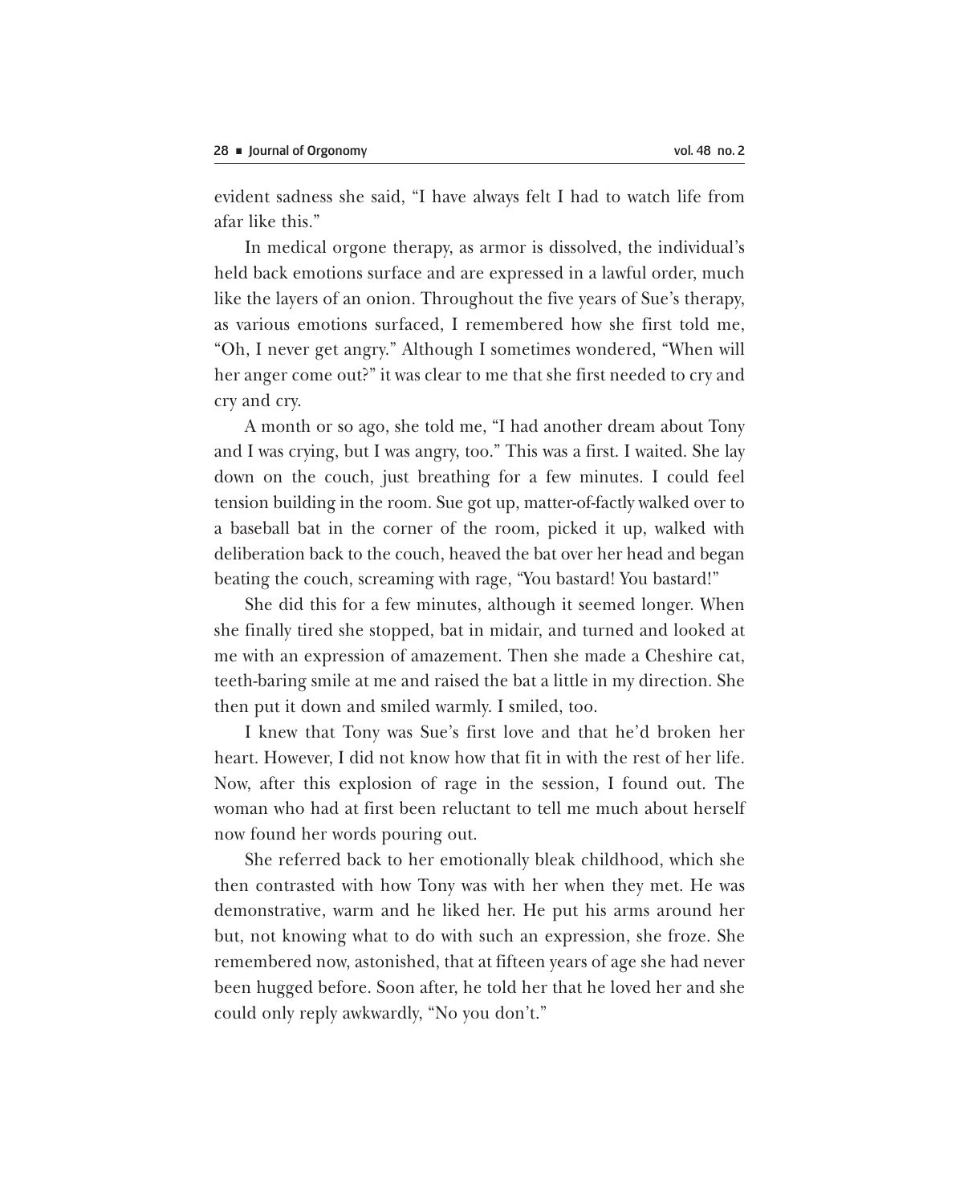She began to recall how wonderful Tony's family was. They were warm, accepting, and demonstrative, the polar opposite of her own family and what she had so much longed for. "After a while," she said, "they even told me they loved me." Sue felt that she had been adopted by a loving family. She gave her own parents funny Mother's Day and Father's Day cards but gave Tony's parents cards that expressed her great affection for them. She felt that Tony's parents filled in many of the gaps that her parents hadn't and could not. She told me, with tears in her eyes, "I felt alive, important and special around them. I mattered." Tony's mother told Sue she was the daughter she never had. "So, you see," she said, "I lost a lot more than Tony with the divorce."

"Tony and I were in marriage counseling for almost three years. He adamantly denied he was having an affair but my gut feeling was telling me otherwise. I worked a lot of overtime during the evening hours and the night shift as well and that was when he had his affairs. I felt betrayed and used, and I felt like a real sucker! I tried to make the marriage work but all my efforts counted for nothing. I started to be unable to sleep, eat, or concentrate at work, and didn't know if I could keep going. I went into the hospital for two weeks and came out on antidepressants."

"After I got out of the hospital, Tony and I then agreed to 'give our marriage a try,' as he put it. Six months later I found a love note to another woman in his jeans when I was doing the wash and I became even more depressed and was prescribed more antidepressants."

Like Sue, a lot of people get placed on antidepressants like Prozac, Zoloft or Effexor, to name a few. I don't want to suggest that these drugs are bad or shouldn't be used. However, I have met many patients who were told that they must stay on these medications for the rest of their life, or, like Sue, have tried repeatedly to discontinue them. Unfortunately, because of the re-emergence of depression, symptoms of withdrawal or both, they have not been able to stay off them.

Without effective therapy to address the emotions and resolve conflicts covered up by the medication, symptoms will simply reappear as the dosage is lowered.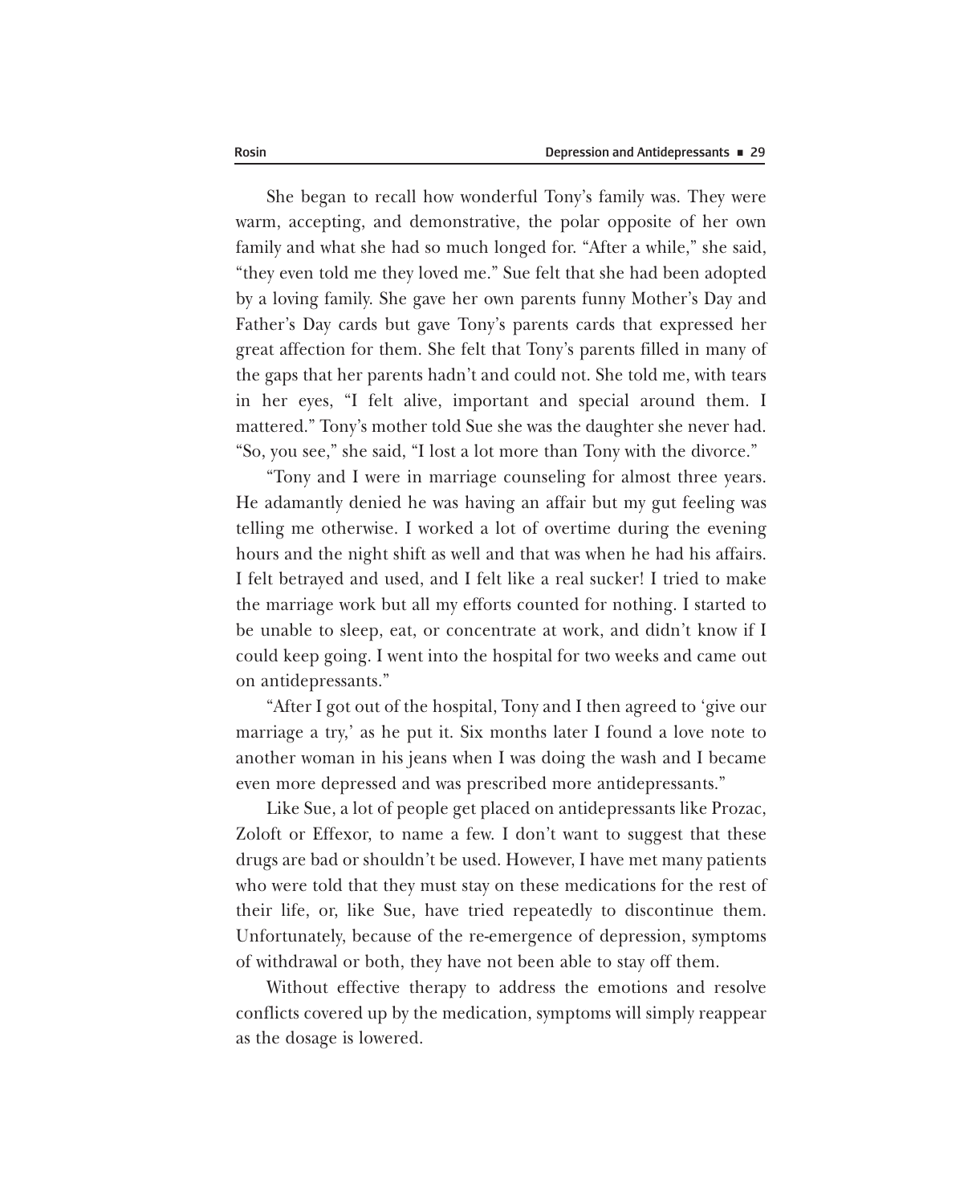Despite having had multiple losses in the last two years, Sue has remained off of antidepressant medication. She notes that now she can feel angry at her ex-husband, angry at her mother for being emotionally unavailable and angry about being on antidepressants for 25 years of her life.

Sue now feels and knows she is a sensitive, loving and caring person and that she doesn't have to hide that part of herself anymore. She told me recently, "I am actively participating in life now rather than just passively watching from afar with my hands behind my back!"

#### Further Commentary on the Case by Peter Crist, M.D.

Sue came to therapy wanting to discontinue antidepressant medication because of unwanted side effects. Her case illustrates many aspects of the medical orgone therapy of a patient with depression and the effects of antidepressants on that process. Her treatment also shows that the character forms from layer upon layer of specific emotion bound up by armor that the therapist helps the patient face and handle in more constructive and satisfying ways. The process must start carefully with the most superficial layer of emotion. Therapy then proceeds one layer at a time to uncover the more charged, more defended against and less conscious deeper emotions. With each successive step the patient no longer needs to maintain a defensive state of contraction to its original degree and extent, and can live with more expansiveness in life.

Dr. Rosin approached Sue by first evaluating the function of her depression and where her use of medication fit into that. He informed her that before anything could be done with her medication, the emotional reasons that made them necessary would have to be addressed. He then set about assessing her defenses and character structure to determine the underlying emotional basis of her depression. On the surface, she presented a stoic, tough, in-control attitude. She laughed things off rather than feel the underlying pain that might risk making her cry. Dr. Rosin did not immediately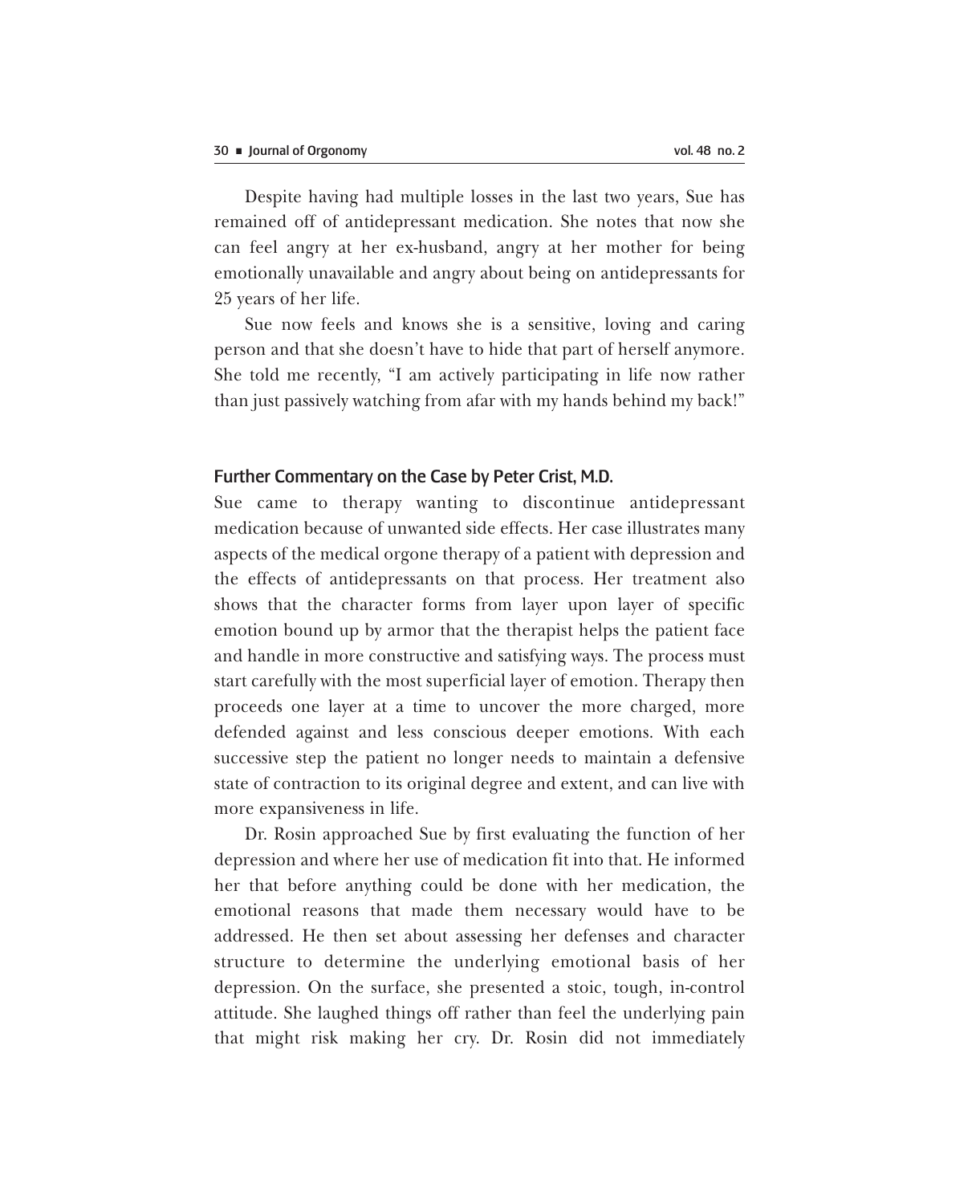challenge her in-control attitude but pointed it out to her. They could then work together on how hard it was for her to let go of control. With this step-by-step approach, she began to trust him enough to gradually let go of her need for control and allow him to use his knowledge and skill as she let him take charge of the therapy.

In the early months of Sue's therapy Dr. Rosin used character analysis, a basic tool of medical orgone therapy, to improve her capacity for self-perception and to maintain her cooperation with him. Her clarity and ability for accurate self-perception also allowed him to use rational discussion to engage her, for example, when after four months she pushed him to begin lowering the dose of her medication. After having Sue review her overall history with medication and the circumstances of her numerous failed attempts to discontinue them, Dr. Rosin told her the crux of her situation:

The goal here is not just to get you off the medication but to help you change emotionally so you can stay off it, come what may, for the rest of your life.

To achieve this Dr. Rosin focused on Sue's defensive stoicism rather than trying to encourage her to feel and express blocked emotions. As a result of this approach, her underlying sadness emerged spontaneously in a dream about her ex-husband.

At that point he addressed a specific physical attitude—a grimace Sue made with her mouth that appeared to keep her sadness at bay. Again, by first focusing on the defense rather than the underlying emotion, he was in a position to draw attention to the sadness expressed in her eyes, of which she was unaware. She then spontaneously developed more contact with her sadness.

After several years working to improve her ability to tolerate experiencing her sadness, it became evident that the sadness, in turn, fended off intense rage. Psychologically, depression is often thought of as anger turned inward, but applying that formula in a mechanical way would have led to problems in Sue's treatment. Understanding the layers and structure of Sue's character meant that Dr. Rosin could help her gradually increase her tolerance of emotions in a manner she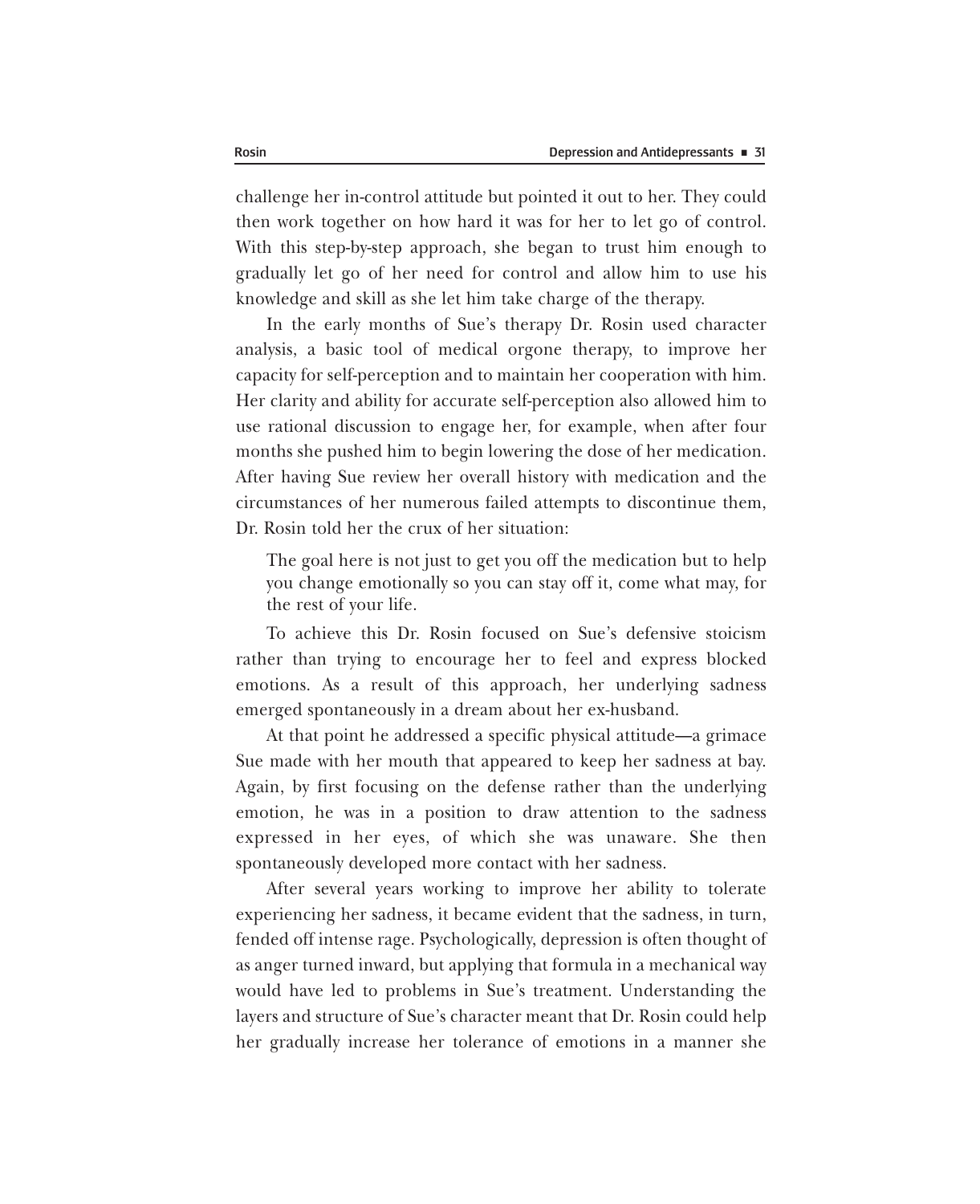could handle. Initially, she could not tolerate feeling and expressing sadness, but her sorrow, nonetheless, was closer to the surface and more tolerable for her to connect with than her underlying rage.

Dr. Rosin's emotional contact, his connection with Sue, allowed him to anticipate the order of emotions that needed to be expressed. He knew "crying her eyes out" was essential before touching the anger. If he had encouraged her anger before she had discharged enough of the sadness, she might have felt overwhelmed, become withdrawn or stuck in misery (a mixture of sadness and anger) rather than being able to fully feel the anger and express it.

Five months into therapy, Sue perceived her sadness more clearly but physical muscular tension, somatic armor, blocked its expression. At this point, Dr. Rosin used another basic tool of medical orgone therapy and worked directly on the tight muscles in her neck, scalp and jaw to release the tension. This intervention allowed Sue to give in fully to her emotional impulse and cry with relief. Here, too, his emotional contact with the patient helped ensure a beneficial effect because the timing was exactly right.

Once Sue could cry regularly and her ability for emotional expression had become established and integrated into her day-to-day functioning, her medication could be slowly reduced. No longer suppressed by her defenses and dulled by the medication, painful emotions and memories from her childhood came to the surface. Now, however, she had a place to express them safely.

Entirely new aspects of Sue emerged. She became more fully alive with an emotional, vulnerable side now accessible. Under her tough, stoic façade lay a tender, vulnerable, caring human being. Quite significantly, she managed to weather several major very emotional losses without becoming depressed and without needing medication to help her through them.

Dr. Rosin describes a vivid example of how breathing, the third tool used in medical orgone therapy, increases excitation in a way that can overcome a block. He reports that in a recent session Sue breathed for a while with the excitation building to the point that she